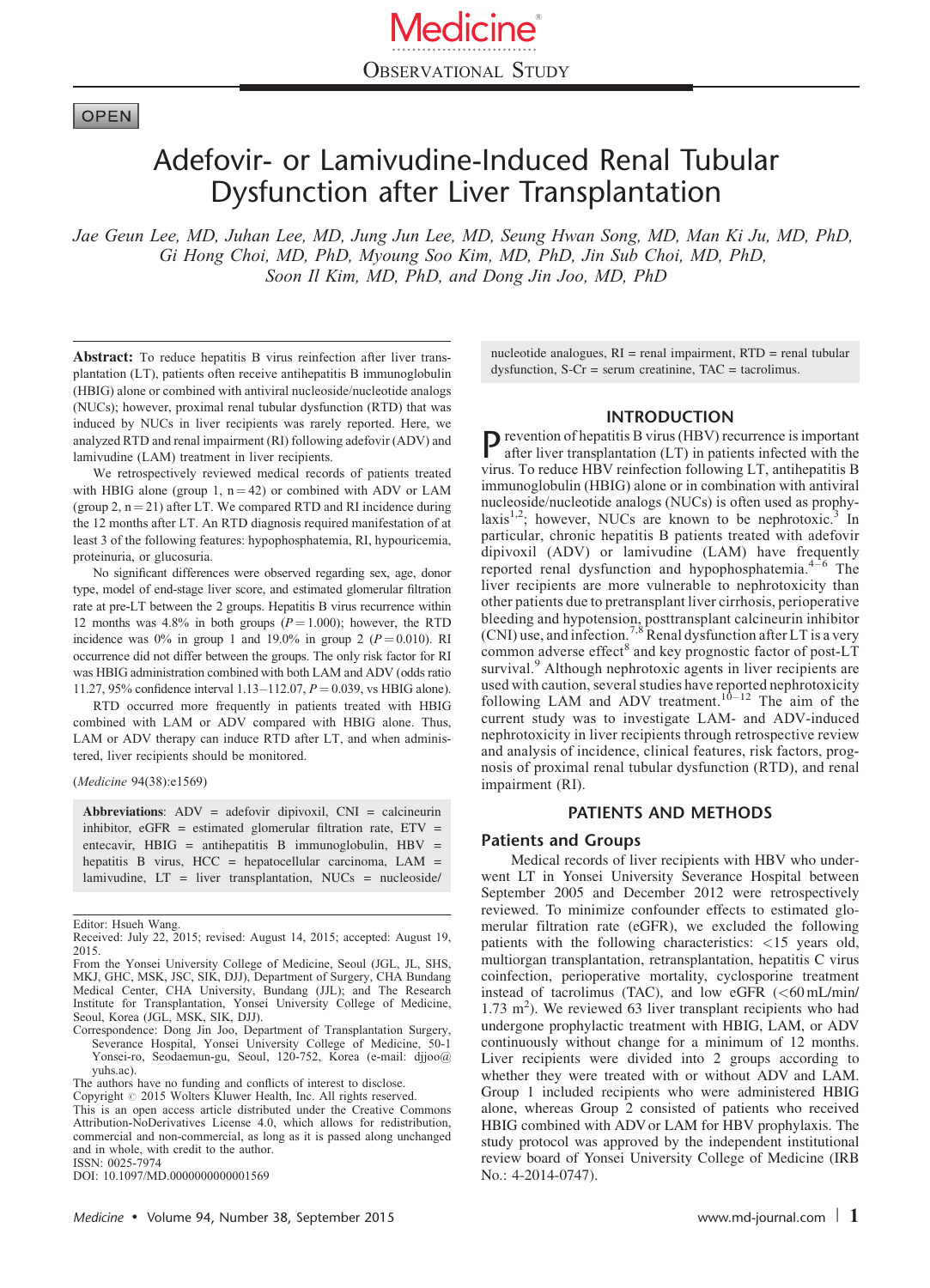| <b>Patient Characteristics</b>               | Group 1 $(n=42)$    | Group 2 $(n=21)$   | P value |  |
|----------------------------------------------|---------------------|--------------------|---------|--|
| Male recipients, $n$ $(\%)$                  | $36(85.7\%)$        | $16(76.2\%)$       | 0.483   |  |
| Male donors, $n$ (%)                         | $32(76.2\%)$        | $15(71.4\%)$       | 0.762   |  |
| Age of recipients, y                         | $52.5 \pm 6.5$      | $51.1 \pm 5.9$     | 0.409   |  |
| Age of donors, y                             | $34.7 \pm 10.5$     | $35.9 \pm 13.1$    | 0.703   |  |
| Living donor, $n$ $\left(\frac{0}{0}\right)$ | $35(83.3\%)$        | $16(76.2\%)$       | 0.513   |  |
| BMI, $\text{kg/m}^3$                         | $23.7 \pm 2.6$      | $24.1 \pm 2.4$     | 0.505   |  |
| Hypertension, $n$ $(\%)$                     | $8(19.0\%)$         | $5(23.8\%)$        | 0.357   |  |
| Diabetes, $n$ $(\%)$                         | $8(19.0\%)$         | $6(28.6\%)$        | 0.710   |  |
| CTP score                                    | $8.1 \pm 2.2$       | $8.1 \pm 2.0$      | 0.866   |  |
| MELD score                                   | $12.3 \pm 5.6$      | $11.9 \pm 6.6$     | 0.765   |  |
| HCC pre-LT                                   | $22(52.4\%)$        | $9(42.9\%)$        | 0.512   |  |
| $S-Cr$ , mg/dL                               | $0.84 \pm 0.16$     | $0.87 \pm 0.16$    | 0.515   |  |
| eGFR, mL/min/1.73 m <sup>2</sup>             | $103.24 \pm 024.94$ | $96.32 \pm 6.32$ 4 | 0.282   |  |
| Intraoperative transfusion, packs            | $4.9 \pm 5.0$       | $5.7 \pm 4.1$      | 0.551   |  |

<span id="page-1-0"></span>TABLE 1. Baseline Characteristics of Liver Recipients Who Received Prophylactic Treatment With HBIG Alone (Group 1) or in Combination With LAM or ADV (Group 2)

 $ADV = \text{adefovir dipivoxil, BMI} = \text{body mass index, eGFR} = \text{estimated glomerular filtration rate, HBIG} = \text{antihepatitis B immunoglobulin,}$  $HCC = \text{hepatocellular carcinoma}, \text{LAM} = \text{lamivudine}, \text{MELD} = \text{Model for End-stage Liver Disease}, \text{S-Cr} = \text{serum creationine}.$ <br> *Nata are expressed as the mean*  $\pm$  standard deviation for continuous variables and number (proportion) for categorical variables.

# Measurement and Definition of Renal Dysfunction

To evaluate nephrotoxicity due to LAM or ADV treatment, we compared incidence of RTD and RI for 12 months after LT between the groups. Although RTD and Fanconi syndrome have been defined differently in the literature, we used the definition of RTD suggested by Gara et al.<sup>4</sup> In particular, RTD is characterized by hypophosphatemia (ie, serum phosphate <2.5 mg/dL and  $\geq$ 0.5 mg/dL from baseline) with at least 2 other de novo mani $f$ estations of tubular dysfunction defined as follows<sup>[4](#page-4-0)</sup>: increase in serum creatinine  $(S-Cr) > 1.2$  mg/dL and  $\geq 0.5$  mg/dL from baseline; hypouricemia (ie, serum uric acid  $\langle 3.7 \text{ mg/dL} \rangle$  and  $\geq 0.5 \text{ mg/dL}$ dL from baseline); proteinuria; and glycosuria without diabetes mellitus.

We defined RI as a sustained increase in  $S-Cr > 1.2$  mg/dL and  $\geq$ 0.5 mg/dL from baseline.<sup>[4,13](#page-4-0)</sup>

To evaluate renal function, S-Cr and eGFR were compared between pre-LT and 12 months post-LT in each group and between groups. eGFR was calculated based upon S-Cr, race, and age using the updated Modification-of-Diet-in-Renal-Disease equation[.14](#page-4-0) CKD stage expressed as base on kidney disease outcomes quality initiatives (K/DQI) guidelines.<sup>[15](#page-4-0)</sup>

## Antihepatitis B Regimens and Immunosuppression

We routinely treated HBV-infected LT recipients with HBIG alone or in combination with NUC as follows. During the anhepatic phase,  $10,000$  IU (20,000 IU if HBe Ag + or HBV  $DNA + at pre-LT$ ) of HBIG was infused. During the first week after LT, 10,000 IU of HBIG was infused daily. For the next month, 10,000 IU of HBIG was infused once per week. Thereafter, 10,000 IU of HBIG was infused once per 4 to 6 weeks to maintain a trough serum level >500 IU/L. LAM (100 mg) and ADV (10 mg) were administrated orally in patients with normal renal function. These doses were reduced in patients with creatinine clearance was <50 mL/min.

The standard protocol for maintaining immunosuppression consisted of TAC, steroids, and mycophenolate mofetil in our institution. Double regimens (eg, TAC and steroid) were considered for patients with gastrointestinal conditions, leukopenia, cytomegalovirus infection, and for women in their childbearing years. The trough level of TAC in triple regimens was 6 to 12 ng/mL for the first month and 5 to 8 ng/mL thereafter. In double regimens, the trough level of TAC was 8 to 15 ng/mL for the first month and 6 to 10 ng/mL thereafter.

## Serum and Urine Monitoring in Outpatients after LT

All HBV-infected patients were examined for complete blood count and routine chemistries, including serum aspartate aminotransferase, alanine aminotransferase, alkaline phosphatase, direct and total bilirubin, creatinine, blood urea nitrogen, phosphate, calcium, uric acid, albumin, total protein, and phosphate every 4 to 6 weeks. The serum level of hepatitis surface antibody (Hbs Ab) was also assessed every 4 to 6 weeks. Another HBV serologic panel [hepatitis surface antigen (HBs Ag), hepatitis envelope antigen (HBe Ag), and hepatitis enevelope antibody (HBe Ab)] and HBV DNA were tested at least once per year. Alpha-fetoprotein and protein induced by vitamin K antagonist-II (PIVKA-II) was measured every 2 or 3 months in recipients with hepatocellular carcinoma (HCC). Urinalysis was also checked every 2 or 3 months.

## Statistical Analysis

Data are expressed as the mean  $(\pm$  standard deviation) for continuous variables and number (proportion) for categorical variables. Statistical analysis was performed using the SPSS 20 (SPSS Inc., Chicago, IL). Categorical variables were tested using Fisher exact test or chi-square test between groups. Continuous variables were tested using independent Student t tests. Differences in eGFR and S-Cr between pre-LT and 12 months post-LT in each group were compared using the paired Student t test. Changes in distribution of CKD stages in each group were evaluated by the Wilcoxon signed-rank test. Survival rates were calculated using Kaplan–Meier analysis and the log-rank test was used to compare the probabilities in subgroups. The risk factor of RI was calculated by logistic regression. A  $P$  value <0.05 was considered statistically significant.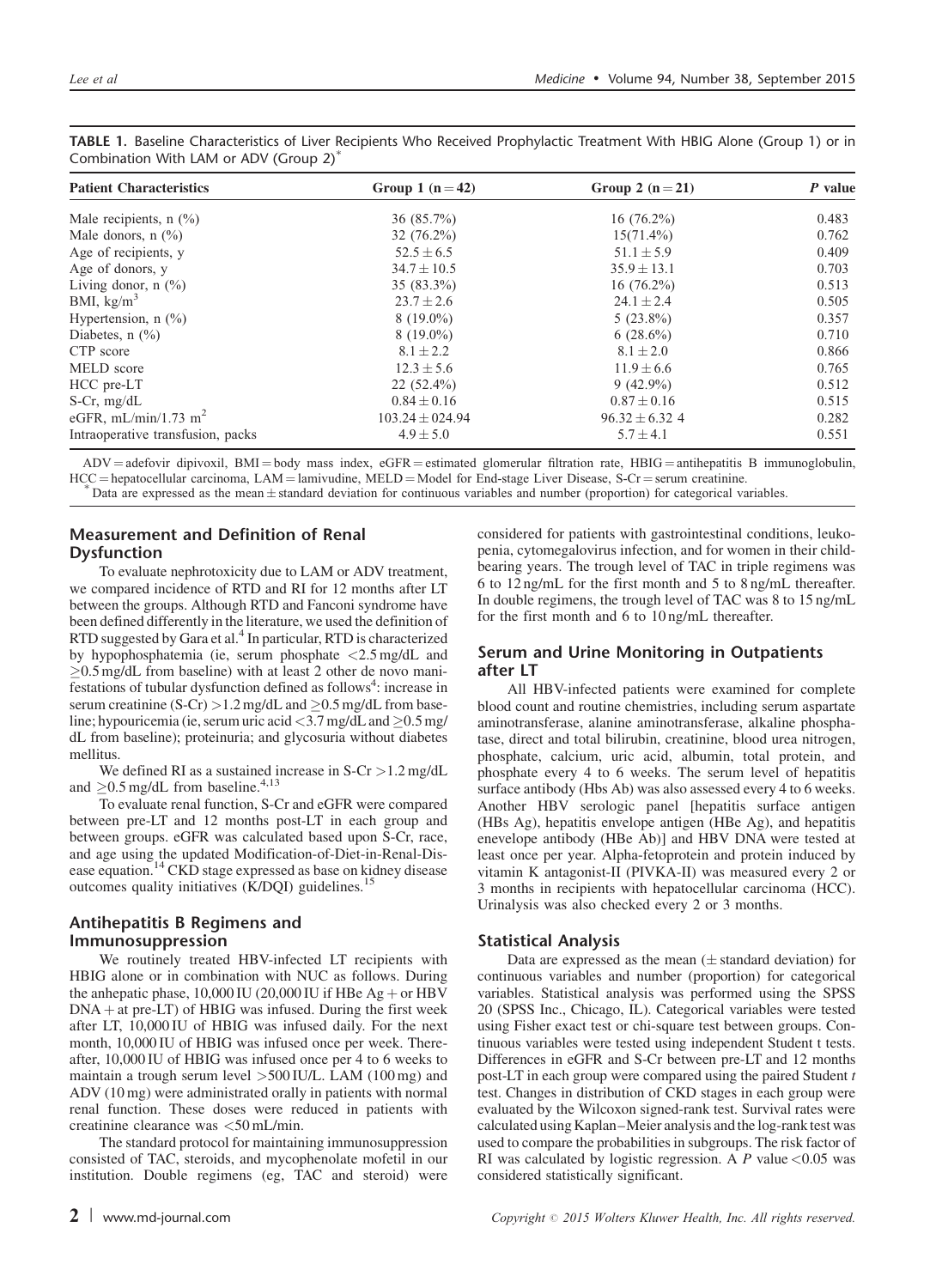| <b>TABLE 2.</b> Changes in Renal Function between Pre-LT and TZ Months Post-LT Based on HBV Prophylaxis Regimens |                                       | Group 1                              |                          |                                    |                                  |                       |                                 |  |
|------------------------------------------------------------------------------------------------------------------|---------------------------------------|--------------------------------------|--------------------------|------------------------------------|----------------------------------|-----------------------|---------------------------------|--|
| <b>Renal Function</b>                                                                                            | $Pre-LT$                              | 1-Year<br>Post-LT                    | P Value                  | $Pre-LT$                           | 1-Year<br>P Value<br>Post-LT     |                       | P Value<br>(Group 1 vs $2)^a$ ) |  |
| S-Cr, $mg/dL$<br>eGFR, mL/min/1.73 m <sup>2</sup>                                                                | $0.84 \pm 0.16$<br>$103.24 \pm 25.34$ | $1.23 \pm 0.28$<br>$66.19 \pm 25.33$ | ${<}0.001$<br>${<}0.001$ | $0.87 + 0.16$<br>$96.32 \pm 21.31$ | $1.23 + 0.31$<br>$66.18 + 18.60$ | ${<}0.001$<br>< 0.001 | 0.736<br>0.295                  |  |

<span id="page-2-0"></span>TABLE 2. Changes in Renal Function between Pre-LT and 12 Months Post-LT Based on HBV Prophylaxis Regimens<sup>\*</sup>

eGFR = estimated glomerular filtration rate, LT = liver transplantation, S-Cr = serum creatinine.<br>\* Data represent the mean  $\pm$  standard deviation.<br>\* P values were calculated to compare renal function between groups (cha

### **RESULTS**

The number of LT recipients who had undergone prophylactic treatment with HBIG alone or in combination with LAM or ADV totaled 63, of which 52 were male and 51 received an organ from a living donor. The mean age was  $52.0 \pm 6.3$  years, with 42 and 21 recipients assigned into groups 1 and 2, respectively. No significant differences were observed between the groups regarding sex, age, body mass index, hypertension, diabetes mellitus, Child–Turcotte–Pugh score, the Model for End-stage Liver disease score, S-Cr and eGFR pre-LT, and intraoperative transfusion. The demographic characteristics of the liver recipients are summarized in [Table 1](#page-1-0).

We began our retrospective study by examining the recurrence of HBV and HCC. Our analysis revealed that the rate of HBV recurrence within 12 months was 4.8% in both groups  $(P = 1.000)$ . The rate of hepatocellular carcinoma (HCC) recurrence during this time period was similar to HBV recurrence, with 7.1% and 4.8% of patients in groups 1 and 2, respectively  $(P = 1.000)$ , re-experiencing HCC. The level of HBV DNA in patients who had developed HBV recurrence was higher than  $10<sup>4</sup>$  and 2 patients were positive for HBe Ag before transplantation. All 3 patients were switched to treatment with HBIG plus entecavir (ETV) from HBIG alone or in combination with LAM. Two patients died due to HCC recurrence but 1 patient survived with normal liver function. Patients who experienced HBV recurrence exhibited a mean survival rate of 39 months (ranging from 27 to 75 months).

Next, we assessed the effect of LT on eGFR. The mean eGFR at 12 months after transplantation was significantly reduced compared with before transplantation in each group  $(P < 0.001)$ . The changes of eGFR and S-Cr observed were not significantly different between the groups. The details of renal function are shown in Table 2. The distribution according to CKD stages changed over time in each group. The proportion of CKD stage 1 was significantly decreased in both groups after 12 months, whereas the proportion of CKD stage 3 increased  $(P < 0.001$ , Figure 1.)

Examination of RTD revealed that 4 patients were diagnosed with this condition after LT. Only group 2 consisted of RTD patients (0.0% vs 19.0%,  $P = 0.010$ ). All patients diagnosed with RTD exhibited symptoms of hypophosphatemia and hypouricemia. Among them, 1 patient with HCC recurrence died at 60 months after LT. The clinical manifestations of all RTD recipients are shown in [Table 3](#page-3-0).

The percentage of RI that occurred within 12 months was 26.2% and 28.6% in groups 1 and group 2, respectively  $(P = 1.000)$ . The only risk factor for RI was administration of HBIG combined with both LAM and ADF (OR 11.27, 95% CI 1.13–112.07,  $P = 0.039$ , compared with HBIG alone) by logistic regression analysis. The ages of the donors and recipients, sex, donor type, intraoperative transfusion, the Model for End-stage Liver disease score, Child–Turcotte–Pugh score, hypertension, diabetes mellitus, and pre-LT eGFR did not exhibit statistically significant differences.

Finally, no significant differences were found in survival rate between groups 1 and 2 (87.1% vs 85.7% at 3 years, 87.1% vs 75.9% at 5 years,  $P = 0.395$ ). This rate was not affected by RTD (66.7% and 81.2% at 5 years,  $P = 0.831$ ) or RI (86.7% and 86.4% at 3 years, 86.7% and 80.8% at 5 years,  $P = 0.831$ ).

#### **DISCUSSION**

Renal dysfunction is a common complication after  $LT$ ,<sup>7</sup> and the decrease in post-LT eGFR over time is associated with post-LT survival.<sup>9</sup> Careful use of nephrotoxic drugs after LT should be considered because liver recipients are vulnerable to kidney injuries.<sup>[7](#page-4-0)</sup> Nephrotoxicity following CNI treatment has been well established in liver recipients<sup>16</sup>; however, nephrotoxicity due to



FIGURE 1. Distribution according to stages of CKD based on kidney disease outcomes quality initiatives guidelines15 at pre-LT and 12 months post-LT. In both groups, the proportion of CKD stage 1 was significantly decreased and that of CKD stage 3 was remarkably increased at 12 months after liver transplantation; however, no significant differences in changes of CKD stages, from baseline to 12 month after LT, were observed between the groups.  $CKD =$ chronic kidney disease,  $LT =$ liver transplantation. P value calculated by Wilcoxon signed-rank test in each group.  ${}^{\dagger}P$  value calculated by comparing changes from baseline using Fisher exact test.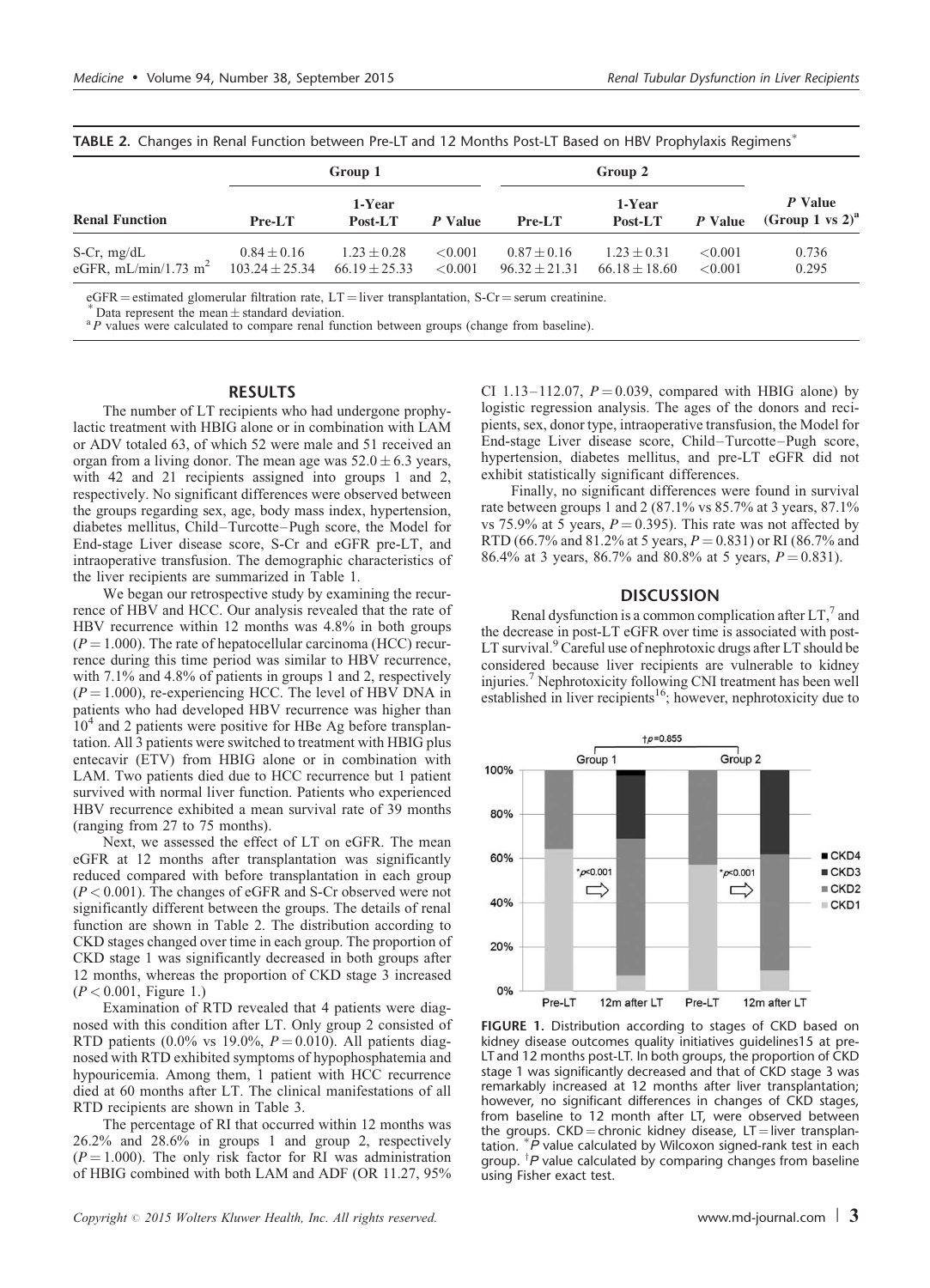|                | <b>TABLE 3.</b> Clinical Features of 4 Liver Recipients Who Developed RTD |            |                        |               |                      |                         |                  |                             |               |                       |
|----------------|---------------------------------------------------------------------------|------------|------------------------|---------------|----------------------|-------------------------|------------------|-----------------------------|---------------|-----------------------|
| N <sub>0</sub> | Age                                                                       | <b>Sex</b> | <b>Phos</b><br>(mg/dL) | Сr<br>(mg/dL) | Uric Acid<br>(mg/dL) | Urine<br><b>Protein</b> | Urine<br>glucose | <b>NUC</b>                  | <b>Status</b> | Follow-Up<br>(Months) |
|                | 47                                                                        | M          | 3.9/1.1                | 1.10/1.20     | 4.6/1.5              | $-\prime -$             | $-4+$            | $LAM \rightarrow ETV$       | Alive         | 92                    |
| 2              | 43                                                                        | M          | 3.0/1.7                | 0.90/0.90     | 4.1/2.3              | $-\prime -$             | $-/+$            | $LAM \rightarrow ETV$       | Alive         | 74                    |
| 3              | 48                                                                        | M          | 3.7/2.2                | 1.00/2.04     | 4.1/2.2              | $-2$ +                  | $2 + 3 +$        | $LAM + ADF \rightarrow ETV$ | Alive         | 39                    |
| 4              | 47                                                                        | F          | 3.0/2.5                | 0.70/0.74     | 3.7/3.3              | $-/-$                   | $-11$            | LAM                         | Dead          | 60                    |

<span id="page-3-0"></span>

| <b>TABLE 3.</b> Clinical Features of 4 Liver Recipients Who Developed $RTD^*$ |  |
|-------------------------------------------------------------------------------|--|
|-------------------------------------------------------------------------------|--|

 $ADF = adefovir dipivoxil, Cr = Creative, ETV = entecavir, LAM = laminivaline, NUC = nucleoside/nucleotide, Phos = phosphate, RTD = renal tubular dysfunction.$ 

Data are expressed as the value at baseline/value at diagnosis of RTD.

NUC treatment is less understood. Small number of case studies regarding RTD of NUC was reported in liver recipients.<sup>11,12</sup>

ADV is nucleotide analog of adenosine monophosphate that is highly effective in viral suppression in both treatment-naive and LAM-resistant chronic hepatitis B (CHB) patient.<sup>[17](#page-4-0)</sup> Although ADV nephrotoxicity was dose-dependent, administration of 10 mg was also reported as an independent predictor for significant renal dysfunction (defined as  $e$ GFR  $\leq$ 50 mL/  $\min/1.73 \text{ m}^2$ .<sup>6</sup> LAM is a nucleoside analog that targets the reverse transcriptase of HBV and probably remains the most widely used NUC due to its low  $cost^{18}$  $cost^{18}$  $cost^{18}$ ; however, long-term lamivudine therapy results in viral resistance due to YMDD mutations.<sup>19</sup> Therefore, combination treatment of ADV with LAM has been recommended for treating LAM-resistant HBV. Renal function declines over time with LAM treatment<sup>[20](#page-4-0)</sup> and RTD is common, especially in patients treated with LAM and  $ADV.$ 

In contrast to CNI toxicity, which is a major factor of chronic kidney disease after LT that affects vasoconstriction,<sup>16,21</sup> the nephrotoxicity of NUC influences the renal proximal tubule.[3](#page-4-0) The characteristics of CNI-induced tubular damage include renal tubular functional alternation and metabolic disturbance like hyperkalemia, hypomagnesemia, distal renal tubular acidosis, and hyperuricemia.<sup>[21](#page-4-0)</sup> On the contrary, the clinical features of RTD due to NUC treatment are hypophosphatemia, hypouricemia, increased S-Cr, glucosuria, and proteinuria.<sup>3–</sup>

In our study, 4 recipients from group 2 were diagnosed with RTD within 12 months after transplantation. The cumulative incidence of RTD after 1 year was 19.0%, which was higher than the  $15\%$  after 10 years reported by Gara et al<sup>4</sup> and the 6.8% after 1 year published by Tanaka et al<sup>[5](#page-4-0)</sup>; however, these studies evaluated nontransplant patients, whereas our study investigated the effects of these NUCs on liver transplant recipients. We propose several possibilities to explain why RTD incidence was found to be higher in our study. First, liver recipients are more susceptible to kidney injury than nontransplant patients with CHB due to a combination of hemodynamic instability, CNI toxicity, nephrotoxic drug, and acute tubular necrosis.[7](#page-4-0) The mean eGFR at 12 months post-LT in recipients administered HBV prophylaxis was decreased from baseline in our study [\(Table 2](#page-2-0) and [Figure 1\)](#page-2-0). Sharma et al<sup>[9](#page-4-0)</sup> also reported that eGFR of liver recipients decreased over time after LT.

Second, a synergistic effect due to interaction between immunosuppressants, NUCs, and other nephrotoxic drugs can cause more severe nephrotoxicity. Due to the small number of RTD patients included in our study, we could not find any other significant risk factors of RTD except HBV prophylaxis with ADV or LAM; however, all RTD patients were administered immunosuppressants with dual regimens including TAC and a steroid. The level and dosage of CNI is generally higher than that of triple regimens including TAC, steroids, and mycophenolate mofetil. The synergic effect between a NUC and CNI is not well understood; however, development of renal Fanconi syndrome due to TAC and LAM treatment has been reported.<sup>[11](#page-4-0)</sup> We hypothesize that a synergic effect can occur between CNI and NUC that causes nephrotoxicity.

Third, RTD incidence may also be high due to improper dosing of NUC. Because NUC nephrotoxicity is well established, the European Association for the Study of the Liver recommended that dosage should be adjusted in all patients with impaired renal function (defined as creatinine clearance  $\leq 50$  mL/min)<sup>22</sup>; however, improper dosing is not the main cause of RTD because we excluded a patient with a pre-LT eGFR  $\leq 60$  mL/min/1.73 m<sup>2</sup>. We confirmed the dosage taken by the patient who developed RTD according to creatinine clearance.

A treatment regimen of HBIG combined with NUCs is commonly prescribed; however, the most effective prophylactic option following LT remains controversial.<sup>[1,2](#page-4-0)</sup> The recurrence rate of HBV was reported in 0% to 32% patients in HBIG monotherapy.<sup>[1](#page-4-0)</sup> In our study, no significant differences in HBV recurrence rate were observed between patients treated with HBIG alone and in combination with LAM or ADV. The cumulative incidences of HBV recurrence were 4.8% in both groups 1 and 2 during the initial 12 months after LT. There were limitations to control variables that could affect HBV recurrence, such as HBe Ag and the level of HBV DNA at pre-LT because we focused primarily on nephrotoxicity due to LAM and ADV; however, we suggest that HBIG monotherapy can be considered for patients diagnosed with RTD after LT because this condition can be induced by NUCs.

HBV prophylaxis regimens, RI, and RTD did not affect survival rate in our study. Sharma et al<sup>9</sup> reported that a decrease in post-LT eGFR over time was the only independent predictor of survival as patients were divided into 3 groups according to pre-LT eGFR  $260$  mL/min/1.73 m<sup>2</sup>, 30–59 mL/min/1.73 m<sup>2</sup> and  $\langle 30 \text{ mL/min/1.73 m}^2 \rangle$ . In contrast, we excluded a patient with eGFR  $\lt$  60 mL/min/1.73 m<sup>2</sup> before transplantation to evaluate NUC nephrotoxicity in liver recipients with normal renal function. Furthermore, we selected patients who did not change their HBV prophylaxis regimen for a minimum of 12 months to determine the difference in nephrotoxicity between HBIG alone and in combination with LAM or ADV. This can be 1 reason why the current study does not demonstrate a negative effect of RI and RTD to graft survival. Also, RTD did not affect survival because this condition can be reversed with cessation of nephrotoxic drugs; GFR was also